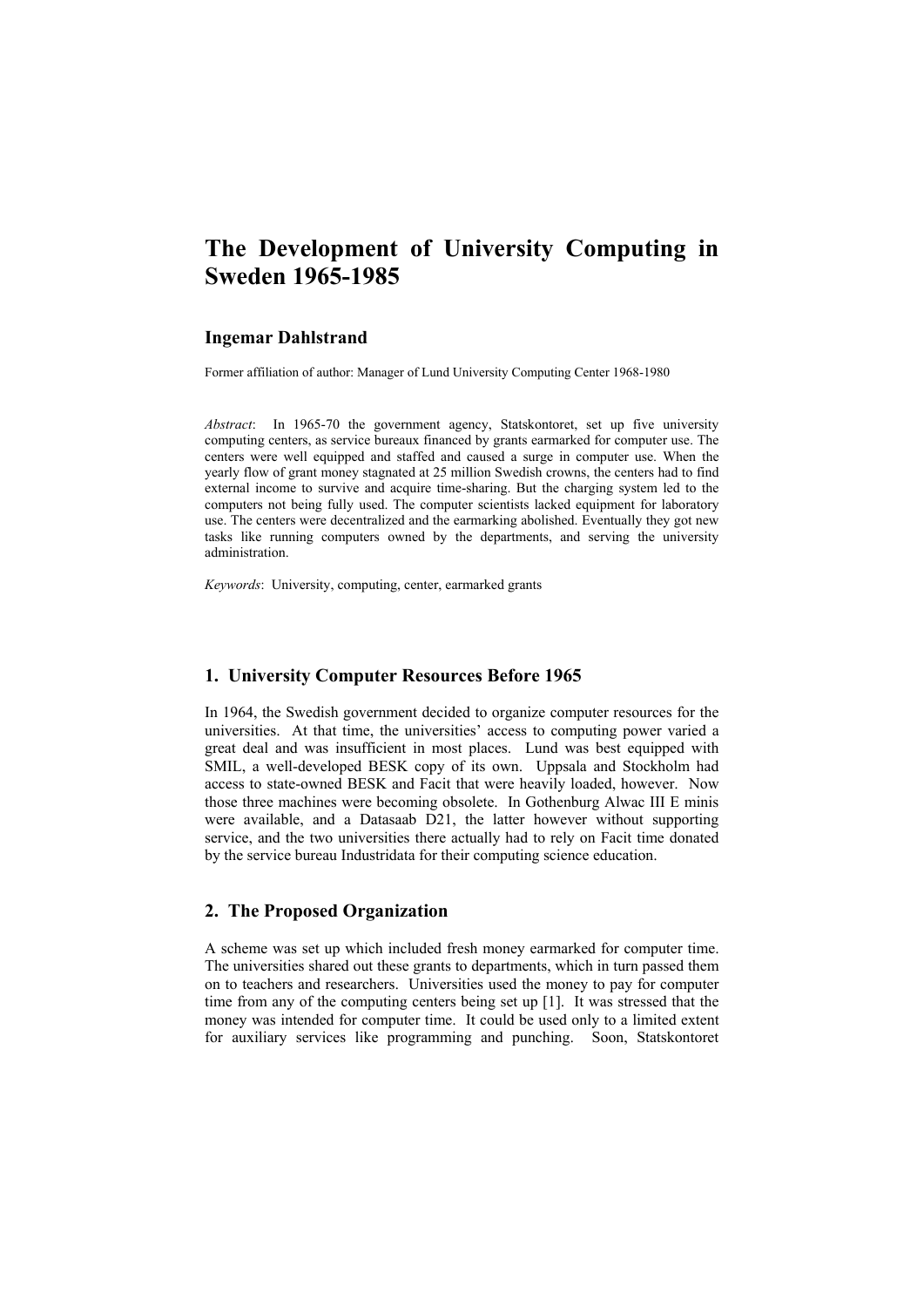interpreted "limited extent" as 8%, a rule that stayed in force as long as the grant existed.

The rules permitted the centers to earn money from external sources (the university administration was an external source) and this made it possible for us to acquire e.g. extra equipment without going to Parliament. We will discuss various effects of this below.

The Government's Computer Fund owned the computers and they rented them by the hour. The rental covered amortization over five to six years and interest. Statskontoret (the state's agency for administrative development) managed the fund and had the final word on computer purchases for the whole government sector. Statskontoret was a powerful and competent computer customer, one of the largest in northern Europe, and had forced the vendors to accept a standard contract with strict rules for e.g. delivery tests. They were on the conservative side; that is, the vendor should be able to run a test batch on the equipment offered. They frowned upon selling equipment from blueprints.

# **3. The Computer Purchase Phase**

During the first phase from 1965 to 1970, the centers were in turn equipped with large American computers, starting with Uppsala and ending with Lund, since Lund was reasonably well supplied to start with. The computer fund bought existing computers into the system and hired them out just as the new ones. Some of the purchases – Stockholm's in particular – were the subject of intense controversy. Statskontoret wished to create a common center for the universities there and for the FOA, a military research establishment. In those days, we thought that the capacity of a computer grew faster than its price tag, "Grosch's Law<sup>5[1](#page-0-0)</sup>. There was therefore a temptation to pool resources in order to get something "really big". This marriage – like others of the same kind – proved less than happy, starting with disagreement on the choice of computer (IBM 360/75). There was also a permanent problem of separating the naturally secretive FOA users from the academics and students. Another quarrel broke out when Statskontoret tried to move Gothenburg's IBM 360/50 (which almost at once had to be exchanged for a larger 360/65) to Lund. Waiting at the end of the queue was one thing, but getting the leftovers from Gothenburg was taken as an open insult. Eventually Lund got a Univac 1108.

Users could spend the earmarked money at any of the centers. In fact, many researchers did use centers in other regions during this phase. In particular, Lund people ran a lot of remote batch on Uppsala's CD 3600 and got very good service and some Lund linguists carried on large concordance projects in Gothenburg.

Thus, the centers in some ways functioned as a consortium, though local boards ran them. In 1968, this became more pronounced with the creation of

<sup>&</sup>lt;sup>1</sup> Langefors has questioned whether Grosch's law ever held. It might have been an illusion, the effect of comparing old and slow computers with new and fast ones. Anyway, it played a role in our deliberations.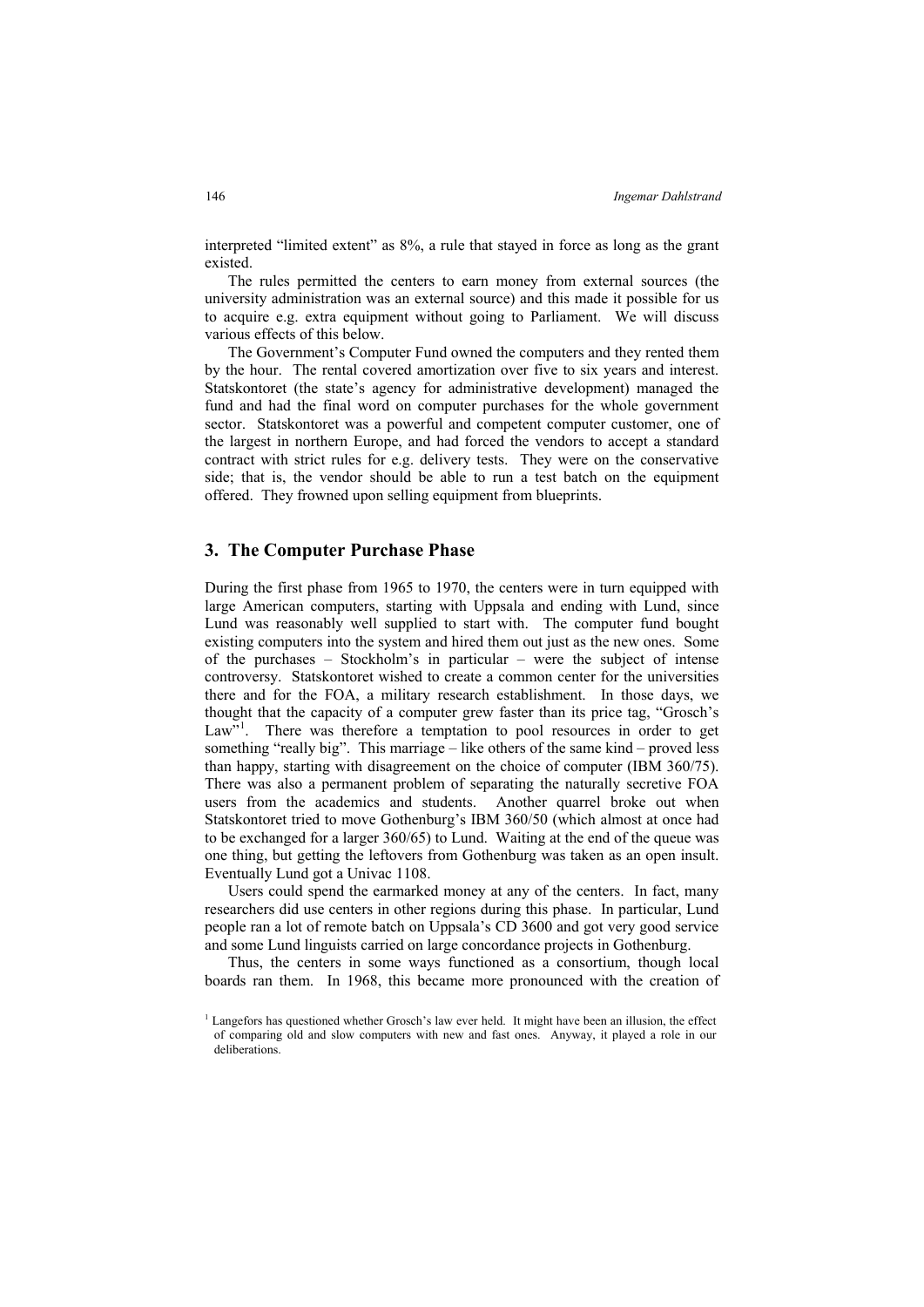STUD (Styrelsen för Universitetens Datamaskincentraler, i.e. the Board of the University Computer Centers) [2]. STUD controlled budgeting and expenses, created job positions, and checked that the rules were followed. The three medium-size centers – Uppsala, Gothenburg and Lund – were expected to break even, whereas the larger Stockholm center had a surplus that covered the deficit of little Umeå. Though STUD rightfully belonged under the Chancellery of the universities, Statskontoret had permission to appoint its chairperson, giving Statskontoret a double control over our activity.

### **4. The Build-up of a Complete Computing Service**

The flow of money for computer time grew as the centers were equipped and by 1970 amounted to some 25 million Swedish kronor yearly (this was when gasoline was about one krona per liter). Including external income, our turnover surpassed 40 million and the centers together employed some 200 people. Financed by this flow we could build up full-scale centers with modern equipment including auxiliary units like paper tape readers and writers and curve plotters. Supporting services included programming, punching and a program library that brought home and put to use libraries like NAG (Numerical Algorithms Group) and IMSL (International Mathematical and Statistical Libraries). I can state flatly that we were quite a bit ahead of the private service bureaux like Industridata (where I came from in 1968 to take over the Lund center).

The centers themselves provided some interesting software like the GUTS time-sharing system of Gothenburg and the MIMER database system of Uppsala (named for the fount of wisdom in Nordic mythology). Lund's strong point was an early high quality, ink jet printer, designed by the Department of electrical measurements, and a package of pixel based graphics software. The Umeå center implemented automatic analysis of ECG measurements.

Our sites were on the whole Fortran sites. Algol remained in places and was for instance used a lot in Lund since Univac supplied an Algol compiler made in Norway as a part of Simula. Many other languages were available, but if they could not exchange files and subroutines with Fortran they did not make much of an impact.

# **5. The Customers**

The customers were a very varied group. I take my examples mostly from Lund, but the picture was similar over the whole field. There were the number crunchers like the physicists and structure chemists. The medical faculty, including the special population research station of Dalby, made wide use of us for statistics. So did the social scientists. The linguists as mentioned had large concordance projects. Later the Slavics department in Uppsala made a parser for Russian. One could go on and on reciting project titles such as inventory of threatened Nordic landscape types, scintigram analysis of tumor location, allometry in the foot soles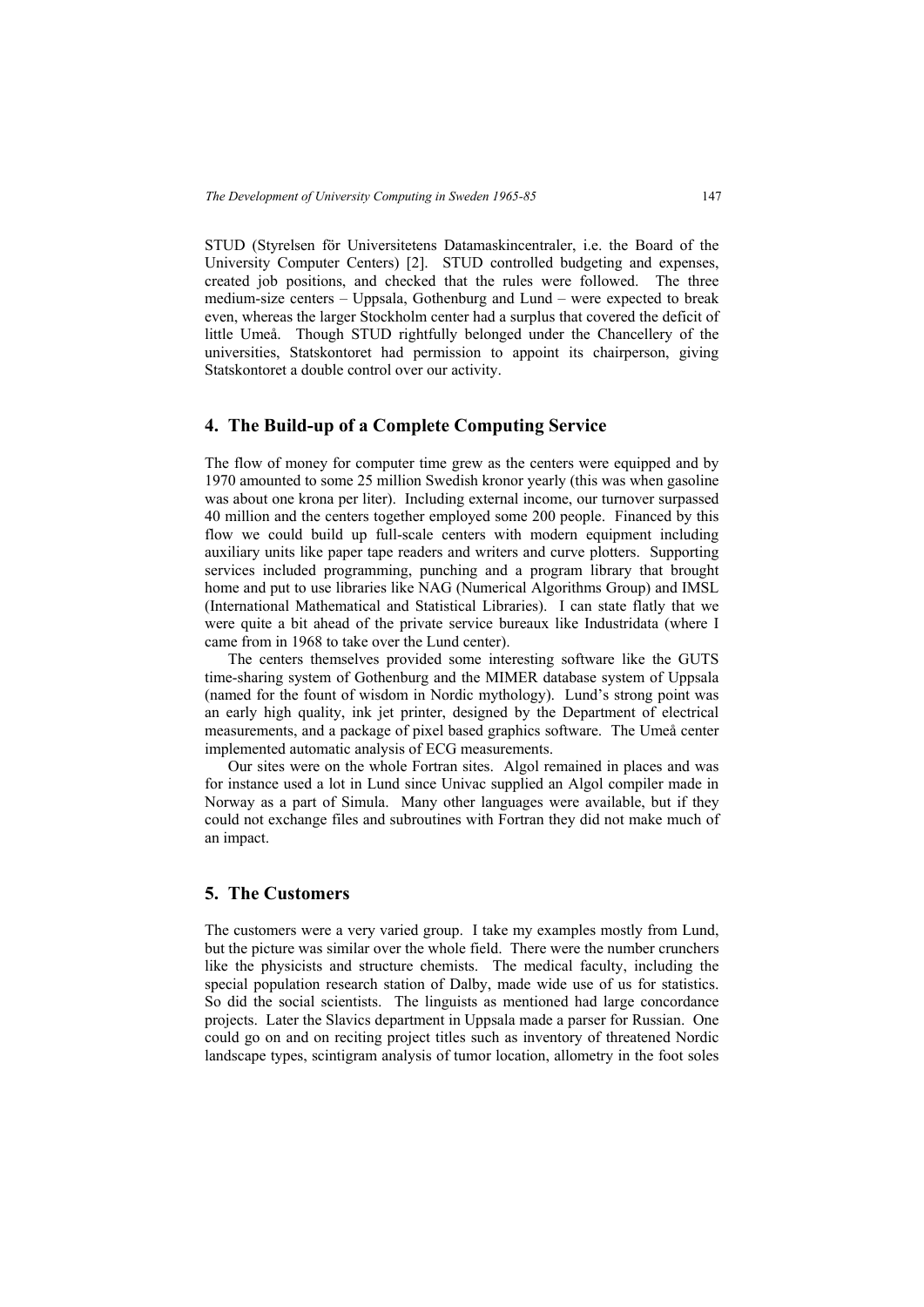of eight sparrow species, disturbed eye movements in psychotic and alcoholic patients, and bilingualism in Yugoslav immigrant children.

The use of computing became broad. Hundreds of people passed through a center every day to submit runs before computing from terminals became a reality.

Many customers used our programming service. We must mention one unexpected benefit. For many customers it was a relief to discuss a project with an interested outsider who was trying to neither steal a good idea nor tear a poor one to pieces. However, the 8% rule held them back, since programming and punching cost a lot compared to computer time. The humanities had an extra hard time since programs and languages were mainly designed for technicians.

### **6. Economic Problems**

About 1970 the computer fund decided to charge annual rates instead of hourly rates. This decision passed almost unnoticed but actually had a profound effect in that the centers were now saddled with large fixed costs. At about the same time the government seemingly lost interest in the supply of computer resources for the universities. Grants for computer time were frozen at the level achieved and from then on barely kept pace with inflation. Lund was particularly hit hard since it was the last to receive a computer; it received less money per student than the other regions and it did not achieve parity until 1977.

At the same time, it became imperative to upgrade our installations, first in order to achieve full-scale multiprogramming – we had only spooling of input/output to start with – and secondly to be able to offer computing from dialog terminals.

This meant we had to find external income. What was an extra bonus became a necessity, and it distracted us considerably from our main purpose—to introduce computing to researchers and students. In Lund, they were lucky to get many runs from the county's computing center, which was preparing programs for a coming Univac 1108 and later on from administrative runs and from external projects connected with the ink jet plotter. Eventually 25 to 50 percent of our income came from external sources, with great variations between the centers. Even so, we had to extend amortization time to make ends meet. In the case of Lund, it took us almost nine years to pay off the first computer and all its upgrading, by which time the main CPU was a bit outmoded.

The memory extensions needed for time-sharing were expensive, presumably because our computers were so fast. At one time, I suggested exchanging the Univac 1108 with one module of 64 K words for a somewhat slower Univac 1106 with three modules, which would have suited us better, at the same cost. The reaction was very negative. Speed still carried prestige, dating from the origin of computing, irrespective of whether we could sell it or not.

In this atmosphere, the right of researchers to run their projects in other regions was in practice suspended. Strong pressure for instance forced the Lund linguists to bring home their concordance projects from Gothenburg.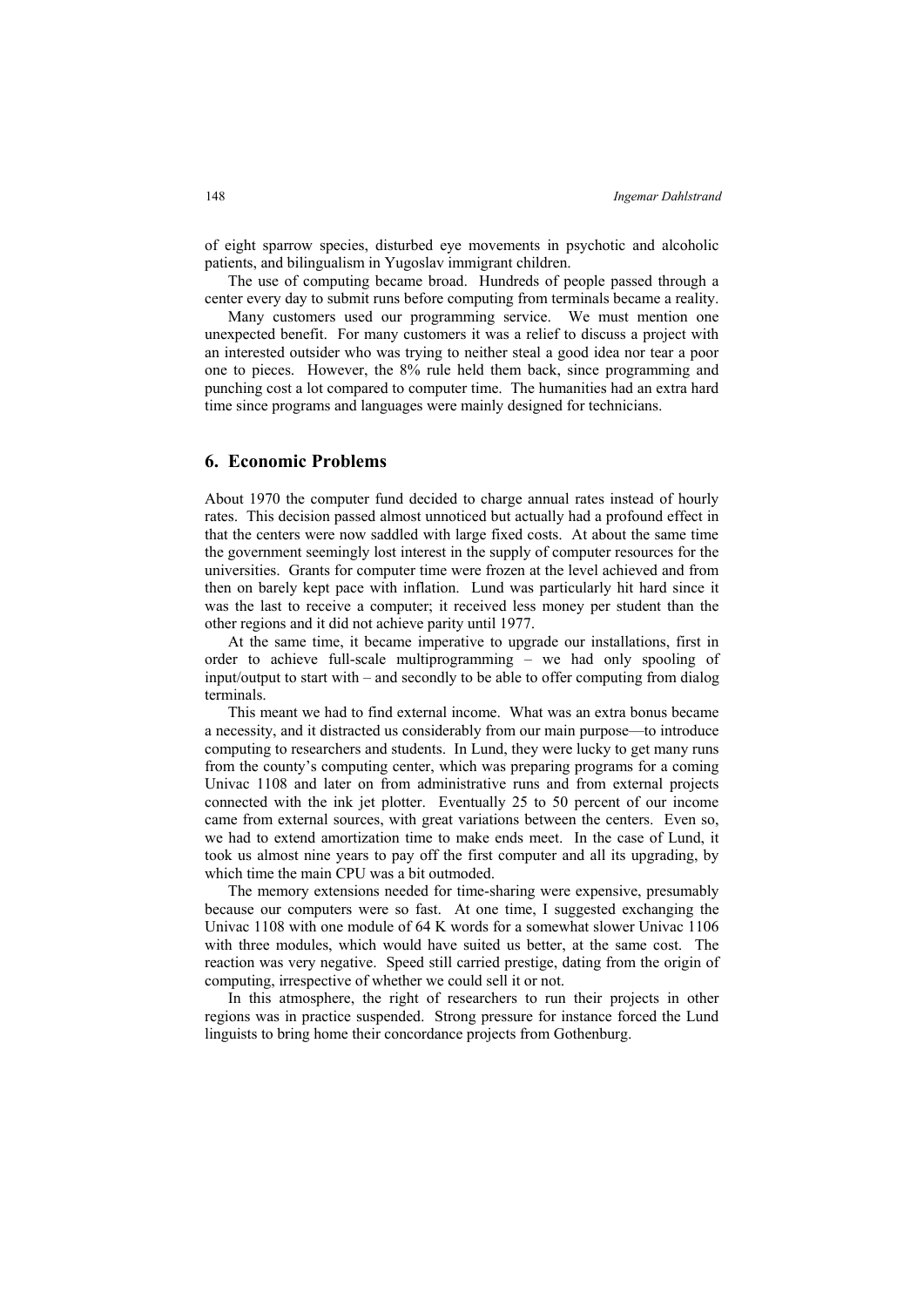# **7. User Criticism of the System**

The system worked as intended but users found it problematic in several ways. The money allotted was intended for one-shift operation of the centers. The idea was that the departments should find more money from other sources if the earmarked money was not enough. However, these other sources refused to grant computer money, referring to the existence of earmarked money. In Lund, which already operated SMIL more than one shift when the system started, grant money was used up before the term's end in the spring of 1966 so the students could not complete their test runs. Statskontoret had to admit free runs this once. It just would not have worked to stop the Lund people from using a machine they had built themselves. However, this did not solve the principal problem. The customers wanted the hourly rates reduced so the machines could have greater utility. This controversy raged for years until it was solved by introducing nightly low priority runs with low rates.

We had some other public relations problems with our academic customers. One was inherent in our charging money to build up our equipment. They felt that we, the computer people, should fight for more grant money, not push our begging onto our customers.

Another one was the way their applications for grants were processed. Researchers were used to having their applications judged and cut down, but usually that was done by peer review. In this case, the processing was seen as purely bureaucratic.

Researchers naturally found it hard to predict their need for computer time ahead of actual trial runs. This particular problem we solved in Lund by cancelling overdrafts against unused grants at year's end. Remaining overdrafts (usually 20%) had to be paid with fresh money. Only once did we actually stop a customer because of an overdraft. It was an extreme case of a researcher running a large graphics program interactively in prime time, in effect stopping everybody else.

A third cause of discontent was the new situation of the computer scientists. They had grown up with SMIL and were used to coming and going in the computer room, having the machine for themselves, seeing the lamps blink and actually hearing the flow of computation. Now they could only watch the computer from behind window glass, reinforced with metal wires. Looking back, it is curious that one did not realize from the start that computer scientists needed computers of their own, as laboratory equipment allowing them to experiment with languages and operating systems.

## **8. Decentralization**

By 1977, the centers had fulfilled their first task of supplying powerful computing resources and making them widely used. At the same time, the first round of computers would soon be fully paid. A committee of academicians was formed to consider the future. Now the many controversies between the academics and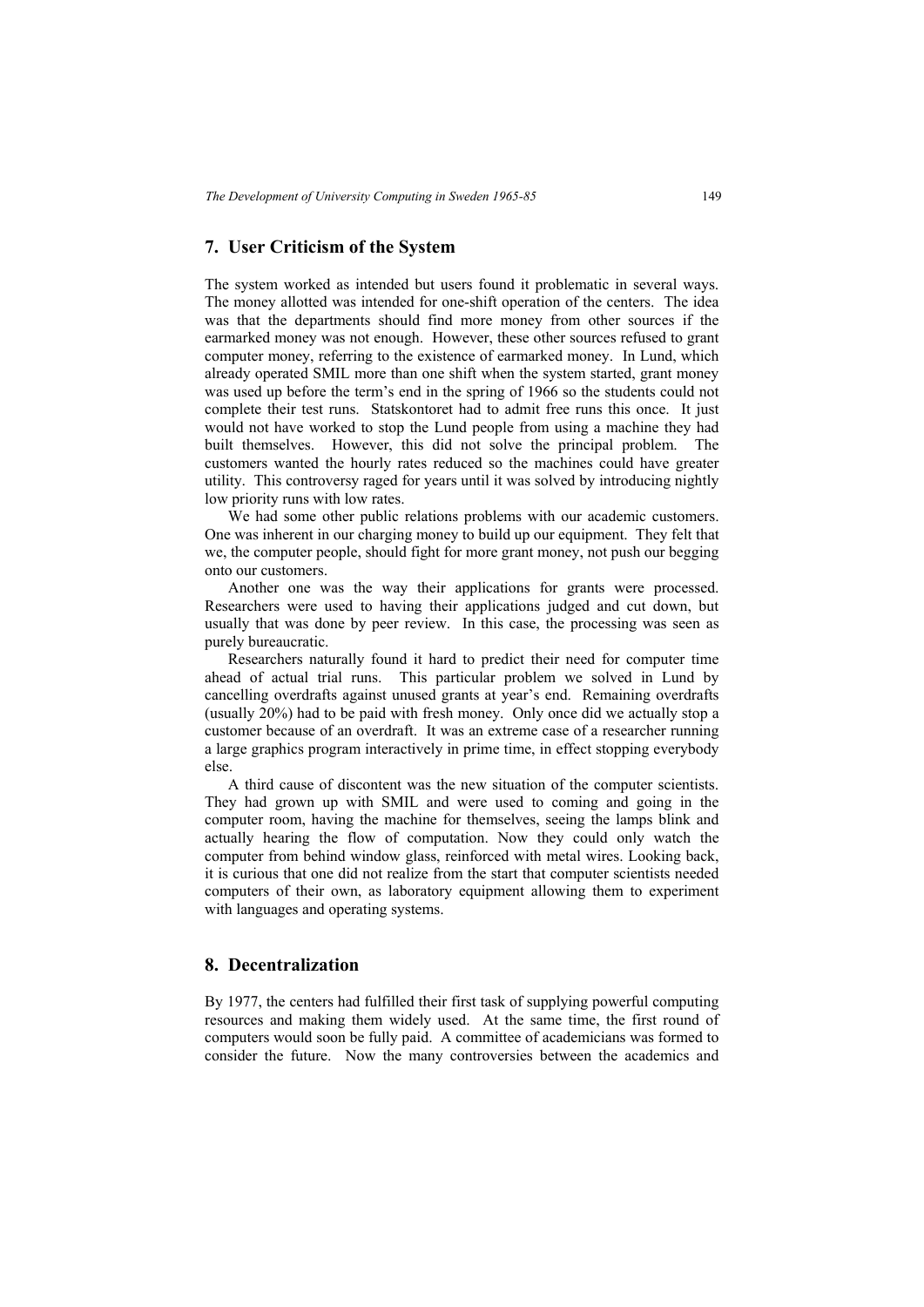Statskontoret took their toll. The committee decided that STUD should be disbanded, the centers decentralized, and the flow of grant money un-earmarked [3]. This was by no means an obvious outcome, e.g. the Danish universities' centers were consolidated at about the same time. Thus each of the five regions had a computing center dropped on them and started doing different things with them. We shall now follow the road that Lund travelled.

The immediate effects were not dramatic. The earmarking was relaxed in small steps and the faculties gained some control of the money. Now, the very basis for computing was changing. An investigation by lecturer Gustaf Olsson in 1980 pointed out some important facts [4]:

- o The departments were buying mini-computers. From 1980 on the computing center would be supplying less than half of the computing power within the university, and that part would keep shrinking.
- o These new computers were more cost-effective than those of the classical producers. They were also easier to run. Olsson therefore proposed a thorough investigation before buying another super computer.
- o The computing center would be needed for other purposes. One was building a local network that would make it possible to reach any computer in the university from a terminal or another computer.
- o Another task might be to run computers for the departments that owned them.
- o A growing share of computing would be done with ready-made programs.
- o Computing would be used by almost everybody in the university.

A paper from the mathematics and natural science (math-nat) faculty supported this analysis and went farther in some respects. In particular the faculty strongly opposed converting the center's new Univac 1100/80 from hire to purchase, lest our hands again be tied for several years.

Unfortunately, the center did not listen. It bought the 1100/80 with the support of the university administration but in stark opposition to the heaviest component of our regular customer base. This was just one example of how our dependence on external money had undermined the original purpose of supporting students and researchers. Another was the controversy over STUDOK, the system for documenting students' progress and grades. This, students felt, was inflicting on their integrity (and, we may suspect, made it too easy for parents to check on them). The administration had us take the job anyway and we were in no position to refuse, considering the amount of money paid. A third example was the rewording of the center manager's profile and duties. The chief administrator deleted the sentence saying that the center manager might be performing research as part of the job. The administration wanted a businessperson to manage the center.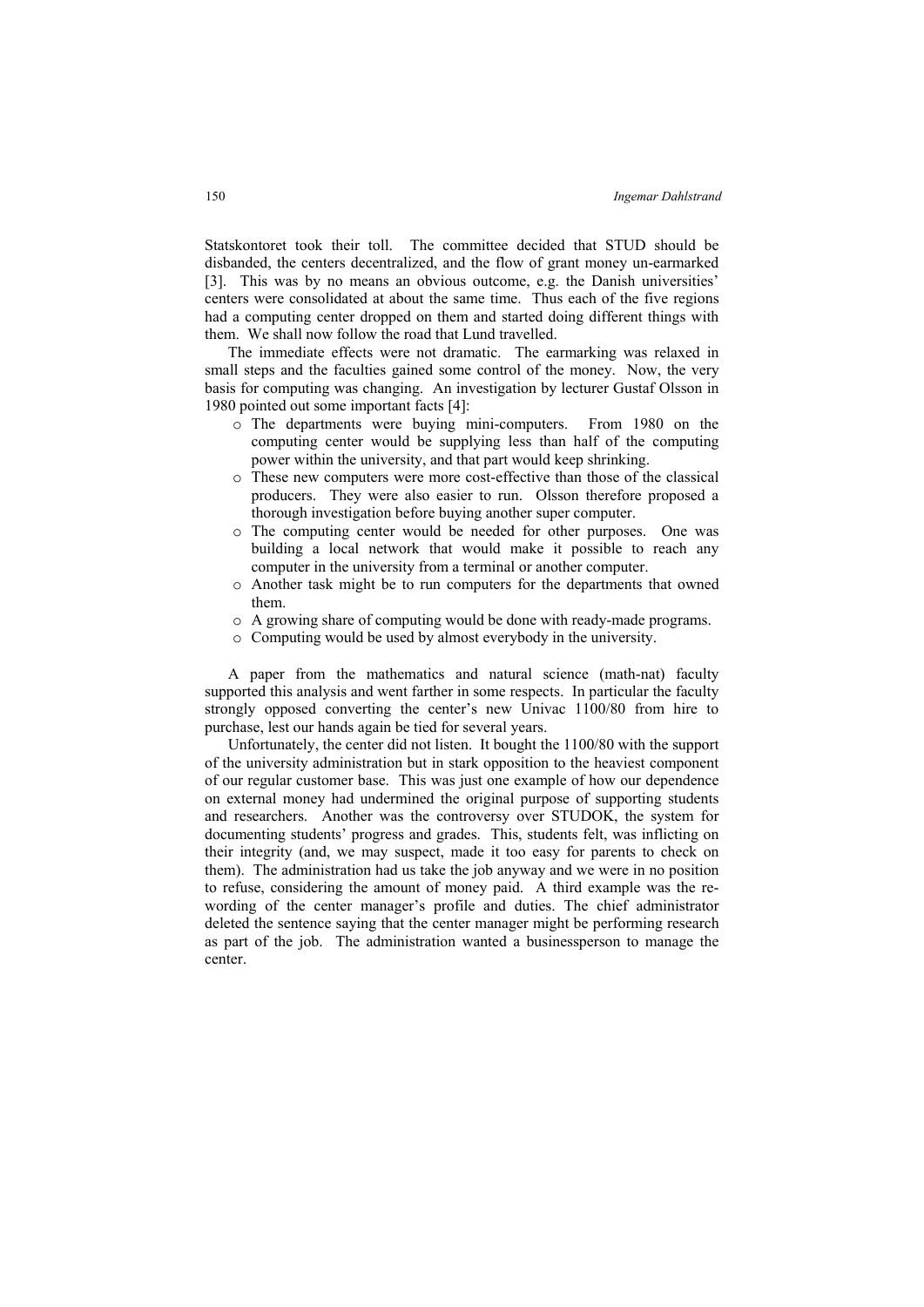## **9. The Diverse Interests of the Faculties**

In this situation, the faculties had somewhat different profiles. The math-nat people were already perfectly capable of buying and handling their own computers. The medical faculty could afford to buy all the service they needed from the center. The social sciences were well organized and already had a countrywide cooperation to acquire international databases and interesting program libraries. However, the humanities had not caught up with the rest. They were starved for money and had been held back by the lack of suitable languages and programs. In the scuffle over the grant money they lost out; the committee that divided the grant for good computed the shares according to computer time used over the years, not including programming and punching which would have been fair to the humanists. Thus, decentralization actually resulted in a bad setback to computing in the humanities.

I rather regret we did not use the temporary good economy when the Univac 1108 was paid for to make a strong drive within the university to find those many researchers who had not yet used us and give them a chance to try on the cheap. We should have abolished the 8% rule immediately when we were decentralized, to get a better picture of true customer needs.

The situation was further complicated by differences within the faculties about how to spend the money once they had received control over it. In each faculty there were people who wanted to use the money to buy their own computers, those who wanted to continue using the center, and finally those who were not interested in computing and wanted to spend the money on other things.

It is interesting to note that when the earmarking was dropped completely in 1980, the initial effect, lasting about a year, was a marked drop in usage of the center, followed by a bounce back and then a steady rise to ever-greater turnovers. No amount of bickering could stop computer use for long, if there was money available.

#### **10. Marking time**

Things now rolled on for a few years with the center actually taking on all of the tasks proposed by Gustaf Olsson: building the network, running other peoples' computers, and even setting up an agency for distributing personal computers.

The basis for computing changed rapidly in these years. Punched cards were phased out as registration was done from terminals. Tape stations became less used as disk memories kept growing. Special printers and plotters were superseded by pixel-based laser printers. Thus, the need for a central computer to carry lots of extra equipment shrunk drastically. CPUs could be built cheaply and robustly, leading to a flow of minis and personal computers.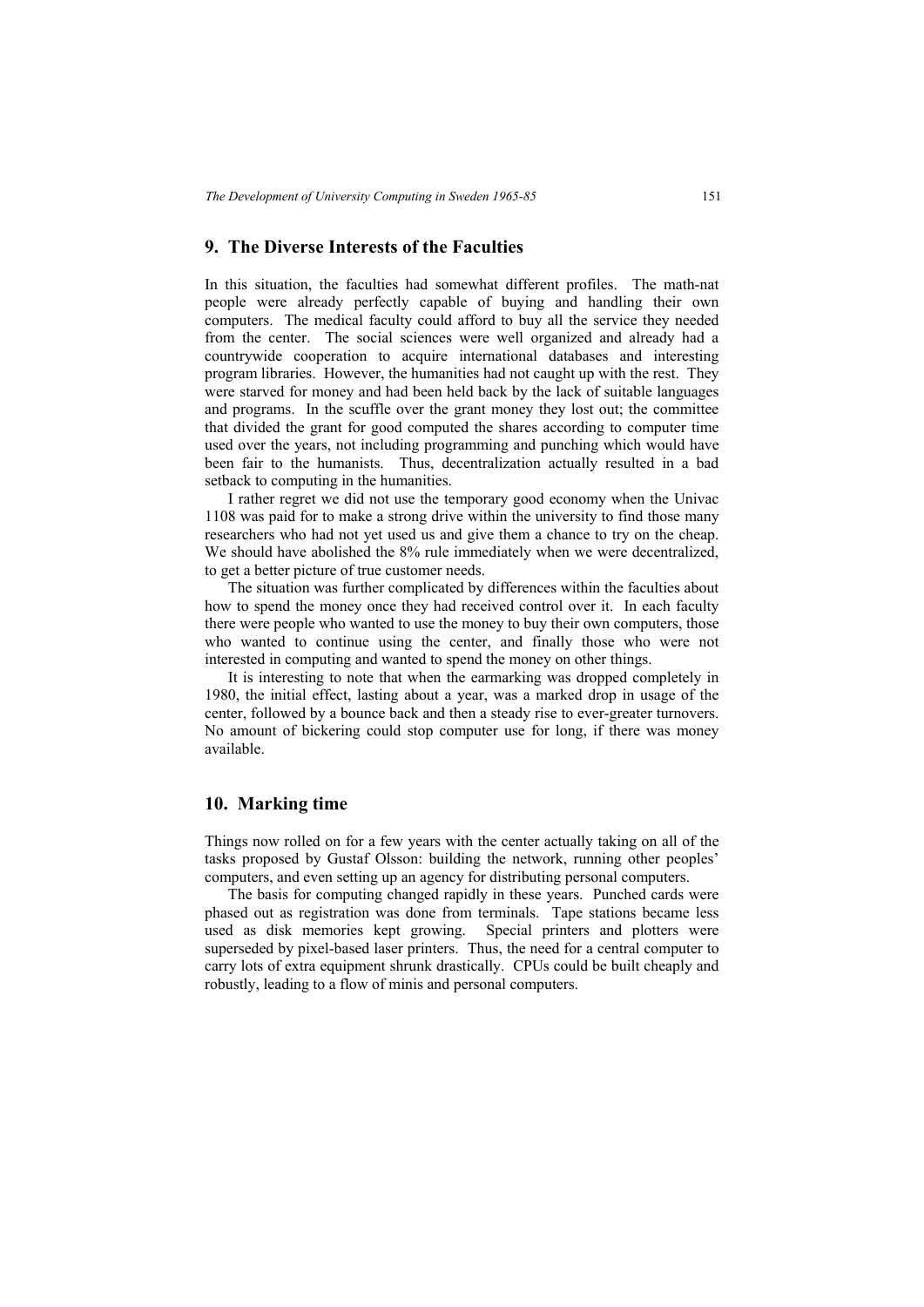#### **11. Reorganization**

In late 1983, the university started a second investigation. This was a much bigger and more official affair than Gustaf Olsson's. It was headed by the dean of the natural science and technology college and included representatives from all faculties, the students, and the trade unions. Its purpose was to create an organization to assist the computerization of the whole university, including teaching and secretarial work. For the computing center, it turned out to be a rather nasty affair.

The driving force, lecturer Lars Philipson, wished to start a new computation unit, with fresh people, to take over user support and program library. The computing center, in his opinion, had shown it was not equal to the task ahead. Its service bureau function was to be liquidated as fast as possible and the external customers told good-bye, leaving the center with the network building and the running of department computers. The university administration ought to have computers of its own [5].

After intense debate through 1984, the final decision was taken in the university's board. The university administration refused to take over its own computing and in addition have one old and one new computing organization to deal with. The question of one or two organizations had to be put to a vote. The committee's two-organization proposal failed by one vote, the faculty representatives being voted down by a coalition of the administration, the trade unions, and the non-academic board members. The rector of the university very farsightedly came up with 4 million kronor to buy the existing computer off the computer fund, so the center could concentrate on its conversion to new tasks instead of earning external money.

Thus, the computing center changed into a computer center and went on with old and new tasks. The service bureau function withered away gradually and the 1100/80 was not replaced when it went out of production. Nevertheless, the center is still there today, running the network and many hundreds of computers and engaging in all kinds of projects for Lund University.

#### **References**

- [1] Statskontoret, brev till K. Maj:t 14.10.1964, Dnr 1964:832, med bilaga Expertrådets utredning, *Datamaskiner för utbildning och forskning vid universitet och högskolor*.
- [2] Riksarkivet SE/RA/420483/420483.02/FV (UKÄs arkiv), *Styrelsen för universitetens datacentraler, protokoll*.
- [3] UKÄ-rapport 13 a, 1974, Datorservicegruppen, *Datakraft för högre utbildning och forskning*.
- [4] Lunds universitet, datorresursutredningen, Gustaf Olsson, *Slutrapport*, 1980-04-10.
- [5] Arbetsgruppen för utredning av inriktning och organisation av datorverksamheten vid Lunds universitet, *Slutrapport*, oktober 1984.
- [6] Riksrevisionsverket, *Datorcentralerna för högre utbildning och forskning roll och styrning*, Dnr 1985:100.